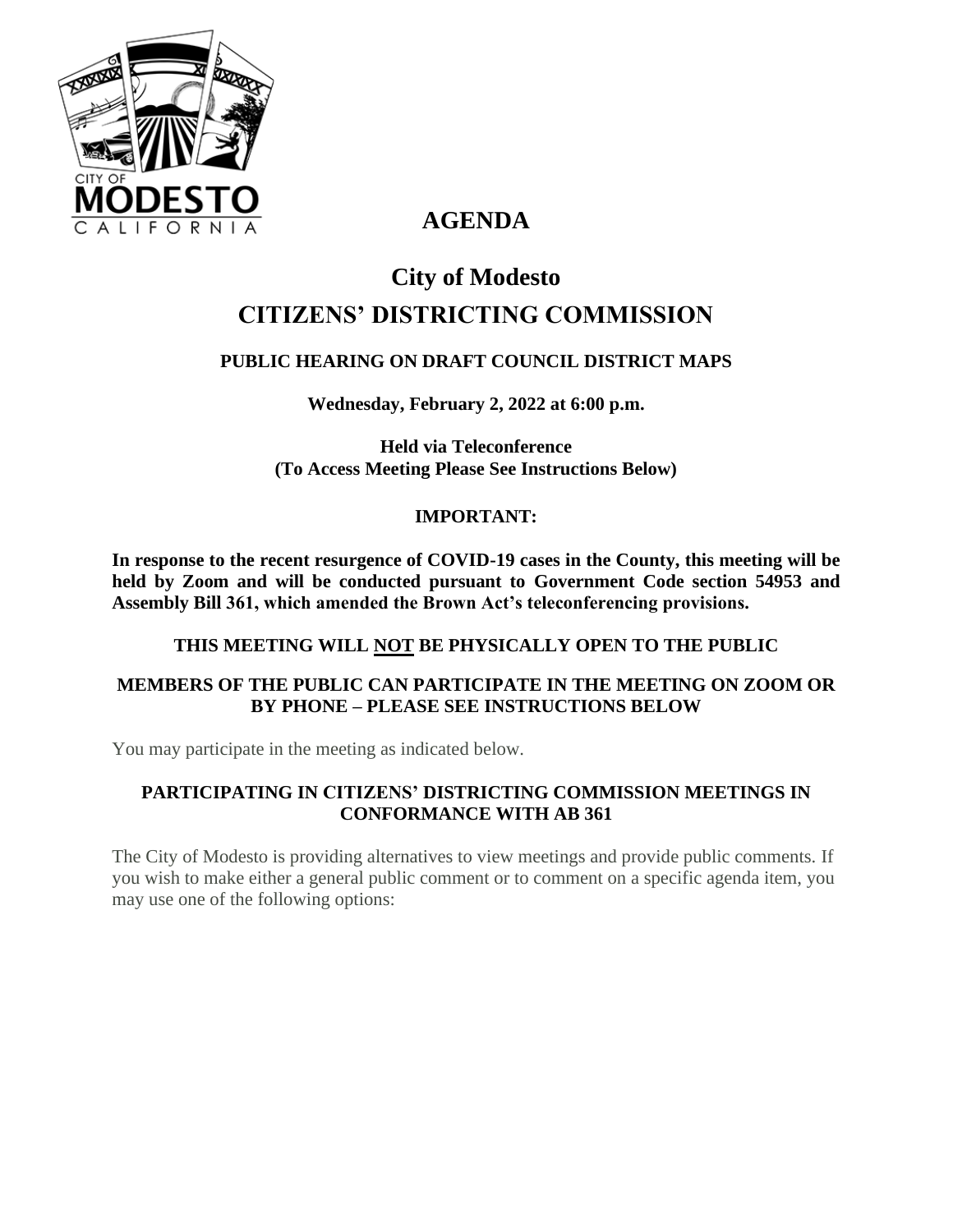#### **VIRTUAL PARTICIPATION BY ZOOM VIDEO CONFERENCING AND TELEPHONE**

#### **Zoom Participation Information**

The City of Modesto is now offering the ability to view and participate in meetings via telephonic conferencing via "Zoom" video conferencing computer technology. The meeting may be accessed through the use of Zoom.

#### **Zoom Participation by Computer or Mobile Application**

To use Zoom, you'll need to either sign-up for a free Zoom account or continue as a guest. Once you have downloaded the app onto your mobile device, joined from your web browser, or downloaded the Zoom software on your computer you will be ready for the upcoming meeting.

To join the meeting using zoom:

- 1. Visit [https://us02web.zoom.us/j/85461254593,](https://us02web.zoom.us/j/85461254593)
- 2. Enter the Webinar ID 854 6125 4593
- 3. Passcode is 592834

#### **Zoom Participation by Phone**

If you don't have a smart phone or computer to access the meeting via Zoom, you can participate by phone, by calling 1-877-853-5257 (Toll Free) and enter the Webinar ID 854 6125 4593 Passcode 592834

#### **Submitting Comments**

There are three ways to submit your comments during the meeting:

#### **Using Zoom Phone or Web Application**

- 1. Click on the "Raise Hand" feature in the webinar controls. This will notify City staff that you have raised your hand.
- 2. City staff will unmute your microphone when it is your turn to provide public comment.
- 3. A prompt will appear to confirm you would like to be unmuted and then you will have three minutes to provide public comment.
- 4. Once your public comment has ended, you will be muted again.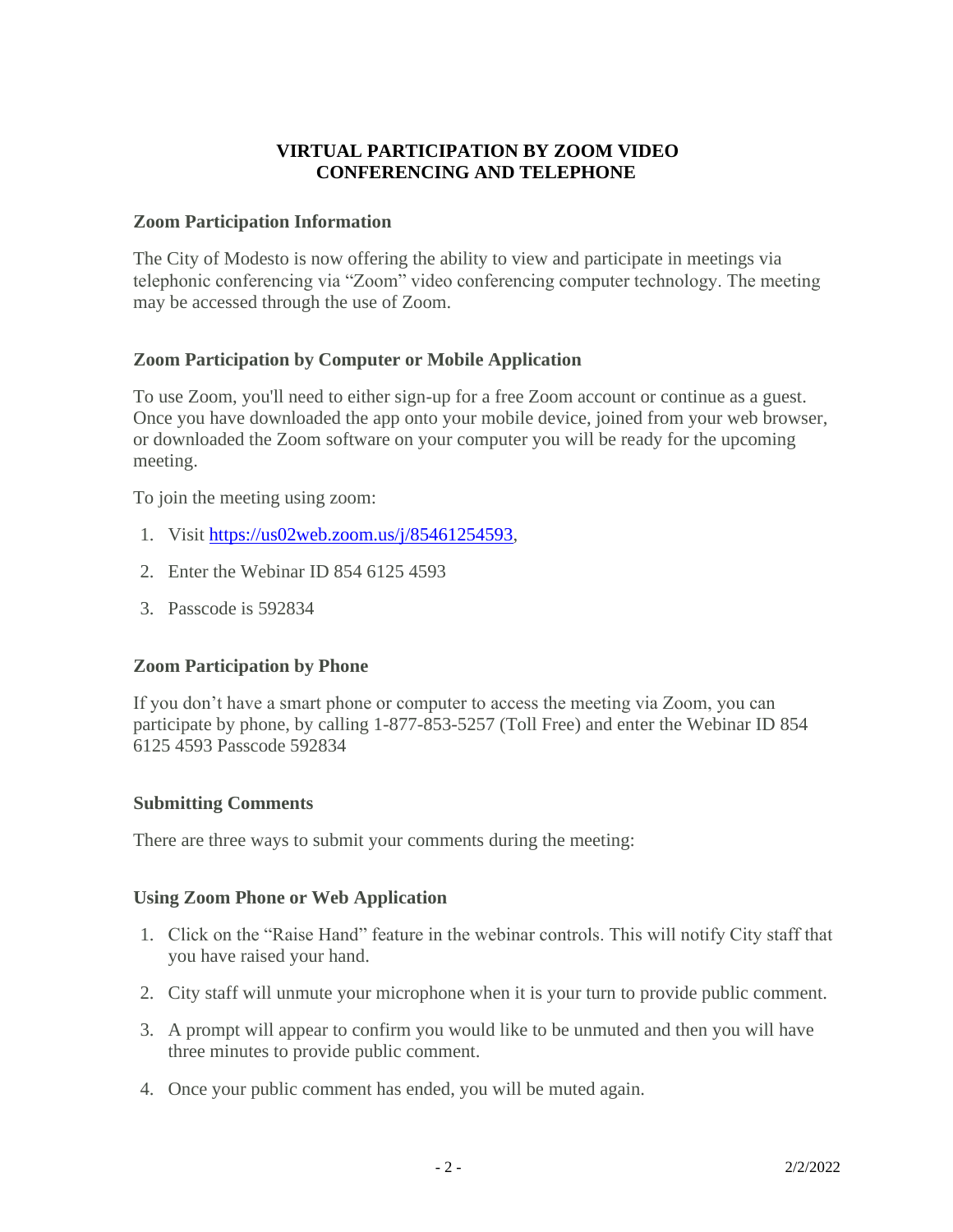#### **Using Zoom by Telephone**

- 1. Dial \*9 (star 9), this will notify City staff that you have "raised your hand" for public comment.
- 2. City staff will unmute your microphone when it is your turn to provide public comment.
- 3. You will hear "you are unmuted" and then you will have three minutes to provide public comment.
- 4. Once your public comment has ended, you will be muted again.

*Note: If your phone is unmuted, and you are unable to be heard, the host may ask that you Dial \*6 to toggle mute on/off in Zoom.*

## **By Email**

By emailing **[jnunes@modestogov.com](mailto:jnunes@modestogov.com)** no later than 3:00 PM on the day of the meeting and including the Agenda Item Number in the subject line. All comments will be shared with the Commission Members and placed in the record, but will not be read aloud during the meeting. Written comments must be received by 3:00 p.m. on the day of the meeting.

#### **Additional Zoom resources/support**

Please visit Zoom's website support page on helpful tips to prepare for the meeting: <https://support.zoom.us/hc/en-us/categories/201146643>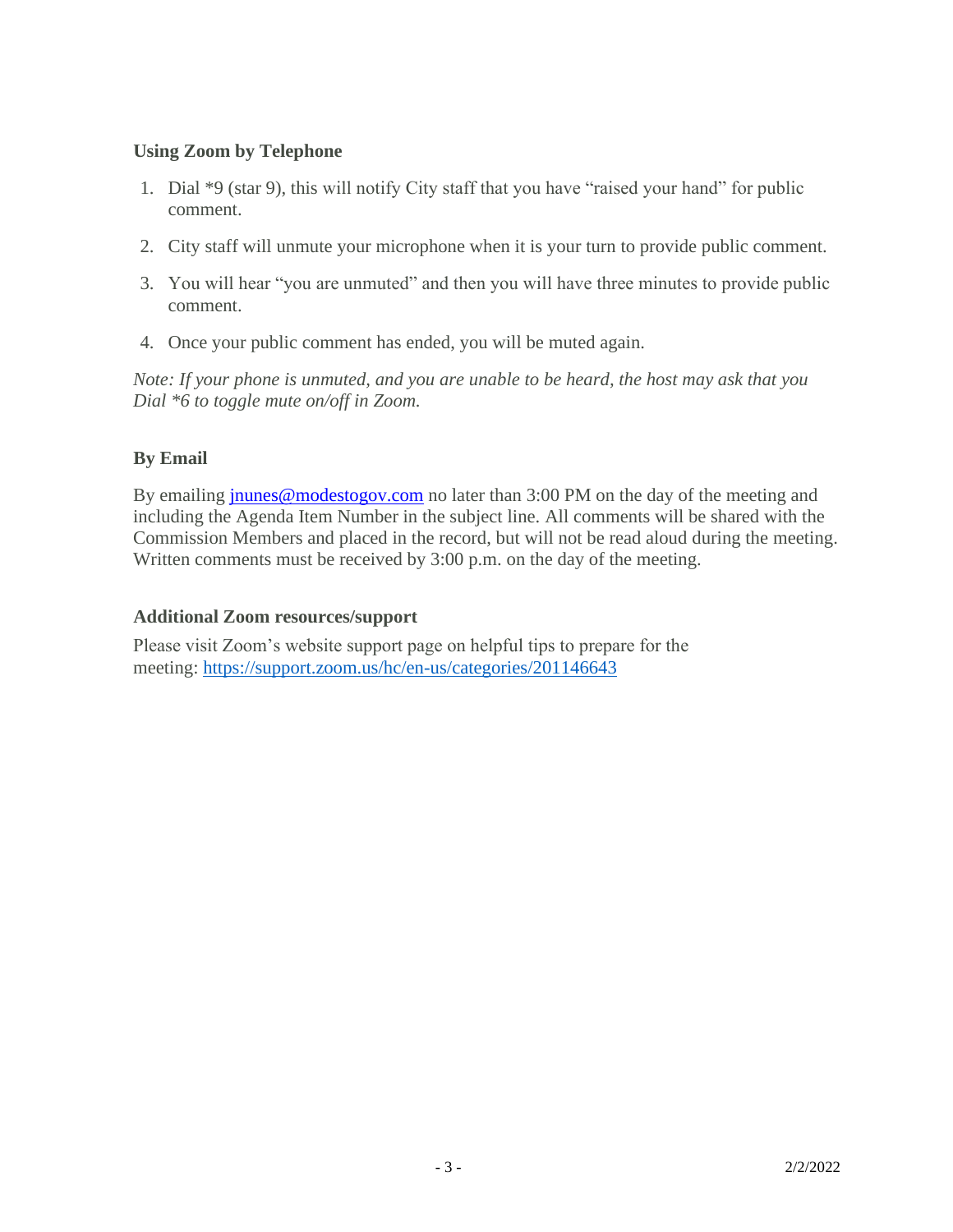#### **AGENDA**

- 1. Call to Order.
- 2. Roll Call.

Maria Basulto, Emmanuel Becerra, Aaron Anguiano, Seth Simas, Maria DeAnda, Diane Kroeze, Marsha Waggoner, Marshall Riddle, Nancy Hinton

- 3. Public Comment Period (Three-minute time limit per speaker).
- 4. Consent Items.
	- A. Consider approving minutes from the Citizens' Districting Commission Draft Map Public Hearing of January 26, 2022.
- 5. New Business.
- 6. Public Hearings.
	- A. Public Hearing on Draft Council District Maps
		- 1. Conduct Public Hearing on Draft Council District Maps
			- a. Presentation of Draft Maps and Community of Interest feedback
			- b. Discuss Draft Maps
			- c. Receive Public Testimony/Input
			- d. Close Public Hearing
		- 2. Commission action to adopt a Recommended Council District Map to submit to City Council.
- 7. Next steps and future meeting dates.
- 8. Matters Too Late for the Agenda

These may be presented by members of the Citizens' Districting Commission and staff upon determination by a majority vote that an emergency exists, as defined by State law, or by a 2/3 vote that (1) there is a need to take immediate action, and (2) that the need for action came to the Commission's attention after the agenda was posted.